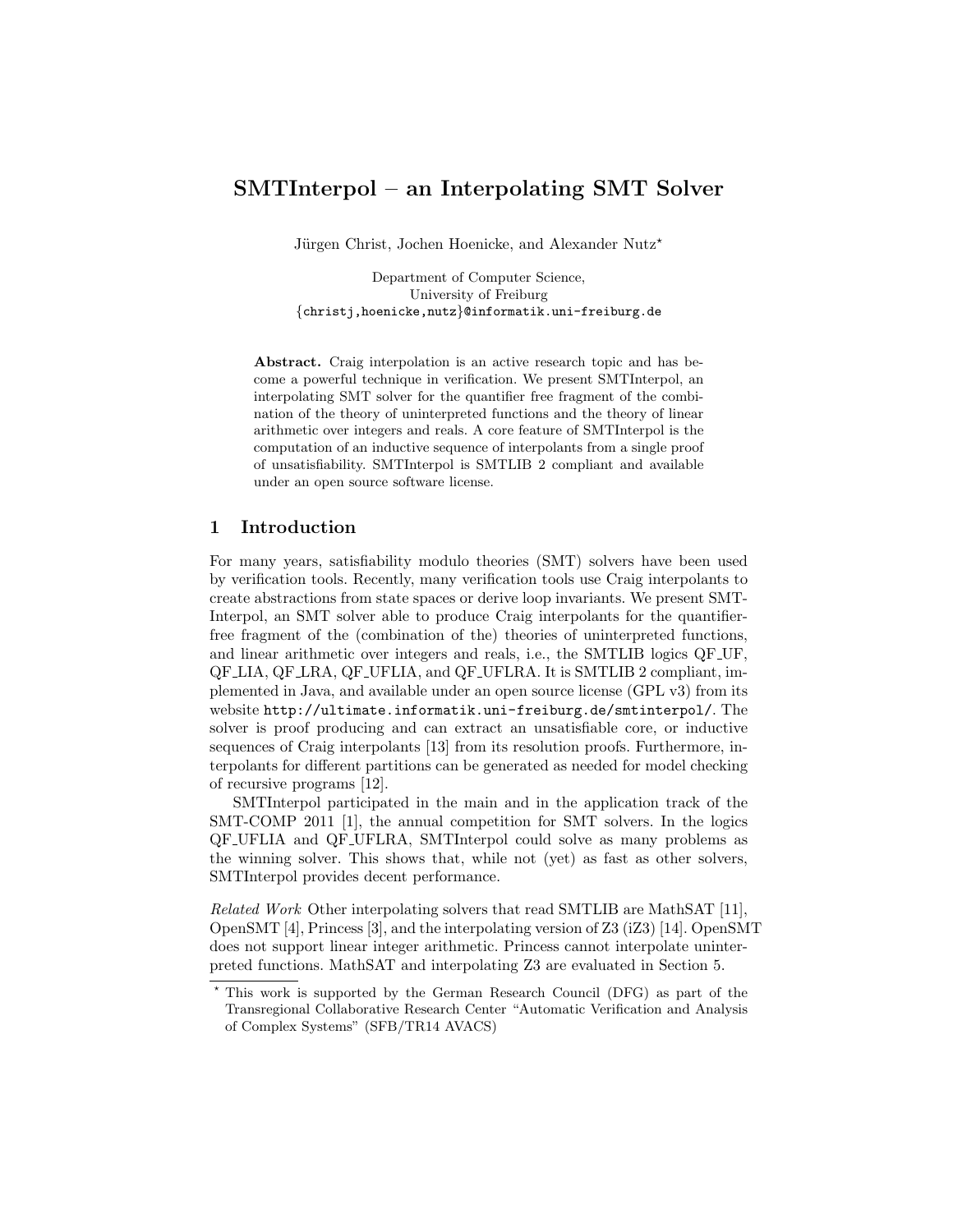## 2 Architecture of SMTInterpol

In this section, we will shortly explain the different components of SMTInterpol and the techniques implemented by these components.

User Interaction SMTInterpol supports the SMTLIB [\[2\]](#page-4-7) script language and provides a Java API modeled after the commands of this language through its Script interface. Users can either give commands via an SMTLIB file or the standard input channel of the solver, or use the API.

CNF Conversion Every asserted formula gets converted into Conjunctive Normal Form (CNF), which is a conjunction of disjunctions of literals. SMTInterpol uses a variant of the encoding proposed by Plaisted and Greenbaum [\[16\]](#page-4-8) to convert a formula into CNF.

**DPLL Core** SMTInterpol follows the  $DPLL(\mathcal{T})$  [\[10\]](#page-4-9) paradigm. The DPLL engine serves as a truth enumerator and communicates with a set of satellite theories.

Satellite Theories SMTInterpol currently contains two satellite solvers: a solver for uninterpreted functions and a solver for linear arithmetic. The solver for the theory of uninterpreted functions is based on congruence closure [\[7\]](#page-4-10). The solver for linear arithmetic implements a variant of simplex [\[9\]](#page-4-11). Additionally, it uses the "cuts from proofs" [\[8\]](#page-4-12) technique to deal with integer or mixed integer problems.

These theory solvers share equalities between *shared terms* which are generated based on partial models of the theory solvers [\[15\]](#page-4-13). SMTInterpol tries to only share as few terms as possible. Terms of the form  $c_1 * t + c_2$  with  $c_1$  and  $c_2$ numerical constants and  $t$  a term are only shared partially. While the congruence graph contains a node for the full term, the linear arithmetic solver only creates a variable for the term t. The equality exchange then takes care of all shared terms in which t occurs.

Models and Proofs SMTInterpol can produce models for satisfiable formulas and resolution proofs for unsatisfiable formulas. From these proofs, SMTInterpol can extract unsatisfiable cores or Craig interpolants.

Interpolants The architecture of the interpolation engine follows roughly the DPLL paradigm: A core interpolator produces partial interpolants for the resolution steps while theory specific interpolators produce partial interpolants for  $\mathcal{T}$ -lemmas. In the presence of *mixed literals*, i.e., literals that do not occur in any block of the interpolation problem, special mixed literal interpolators combine partial interpolants.

# 3 How To Use SMTInterpol

SMTInterpol is written in Java and runs on any computer with a recent Java installation. After downloading, it can be started from the command line with java -jar smtinterpol.jar and reads input in the SMTLIB [\[2\]](#page-4-7) format. We refer to the SMTLIB tutorial [\[5\]](#page-4-14) for more information on the standard and the logical foundations.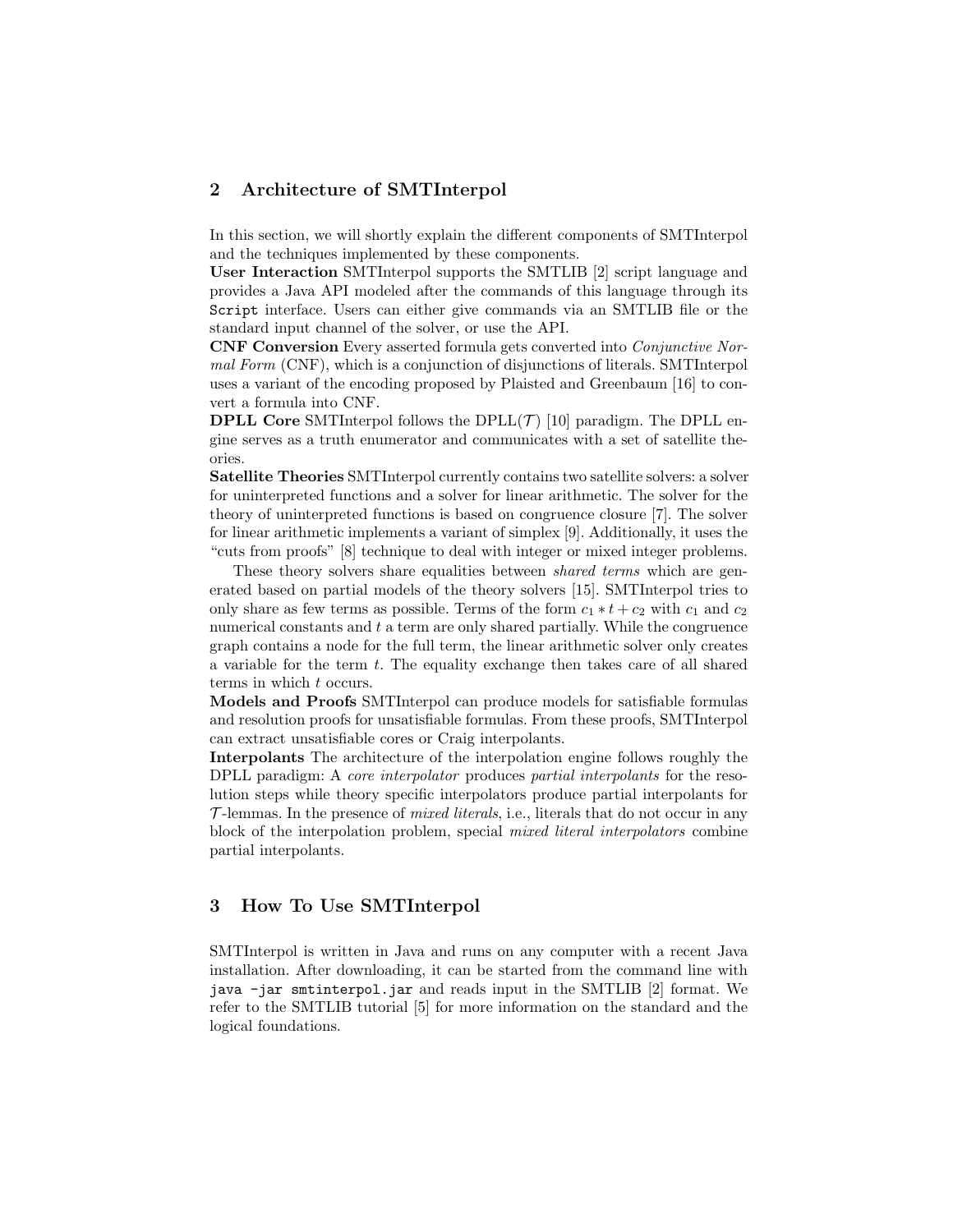SMTInterpol also provides a Java API<sup>[1](#page-2-0)</sup>, which allows it to be integrated as a library inside other tools. The API reflects the commands provided by the SMTLIB standard, and it includes a minimal interface for the construction of terms and sorts. SMTInterpol does not expose function symbols to the user. Instead, applications are created by supplying the name of the function and the arguments. During term construction SMTInterpol checks for well-typedness and reports type errors.

The main goal of SMTInterpol is the computation of Craig interpolants [\[6\]](#page-4-15) as used by modern model checkers. It extends the SMTLIB standard with the get-interpolants command. This command expects as parameters at least two names of named top-level formulas, i.e., formulas that were asserted using the command (assert (! formula :named Name)), or the conjunction of such names. If more than two parameters are supplied, an inductive sequence of interpolants [\[13\]](#page-4-0) is computed. The command can be used after a satisfiability check returned unsat and before a pop command changed the assertion stack of the solver. Interpolant computation can be redone with a different partition by calling get-interpolants again with different arguments. This is needed, e.g., to compute nested interpolants for recursive programs [\[12\]](#page-4-1). Since SMTInterpol extracts interpolants from proofs, users have to set the option :produce-proofs to true to enable interpolant computation.

```
Script s = new SMTInterpol(Logger.getRootLogger(), true);
s.setOption(":produce-proofs", true);
s.setLogic(Logics.QF_LIA);
s.declareFun("x", new Sort[0], s.sort("Int"));
s.declareFun("y", new Sort[0], s.sort("Int"));
s.assertTerm(s.annotate(
 s.term(">",s.term("x"), s.term("y")),
 new Annotation(":named", "phi_1")));
s.assertTerm(s.annotate(
  s.term("=", s.term("x"), s.numeral("0")),
    new Annotation(":named", "phi_2")));
s.assertTerm(s.annotate(
  s.term(">", s.term("y"), s.numeral("0")),
    new Annotation(":named", "phi_3")));
if (s.checkSat() == UNSAT) {
  Term[] interpolants;
 interpolants = s.getInterpolants(new Term[] {
    s.term("phi_1"),
    s.term("phi_2")
    s.term("phi_3") } );
   ... /* Do something ... */
  interpolants = s.getInterpolants(new Term[] {
    s.term("phi_2"),
    s.term("and", s.term("phi_1"), s.term("phi_3"))
  } );
... /* Do something ... */
}
                                                                (set-option :produce-proofs true)
                                                                (set-logic QF_LIA)
                                                                (declare-fun x () Int)
                                                                (declare-fun y () Int)
                                                                (assert (!
                                                                    (> x y)
                                                                    :named phi_1))
                                                                (assert (!
                                                                    (= x 0)
                                                                    :named phi_2))
                                                                (assert (!
                                                                    (> y 0)
                                                                    :named phi_3))
                                                                (check-sat)
                                                                (get-interpolants
                                                                 phi_1
                                                                  phi_2
                                                                 phi_3)
                                                                (get-interpolants
                                                                 phi_2
                                                                  (and phi_1 phi_3))
```
<span id="page-2-1"></span>Fig. 1. Two different ways to compute Craig interpolants using SMTInterpol. The lefthand side shows the Java code using the Script interface. The right-hand side shows the corresponding SMTLIB script.

<span id="page-2-0"></span> $^{\rm 1}$  The documentation for the Java API is available at the website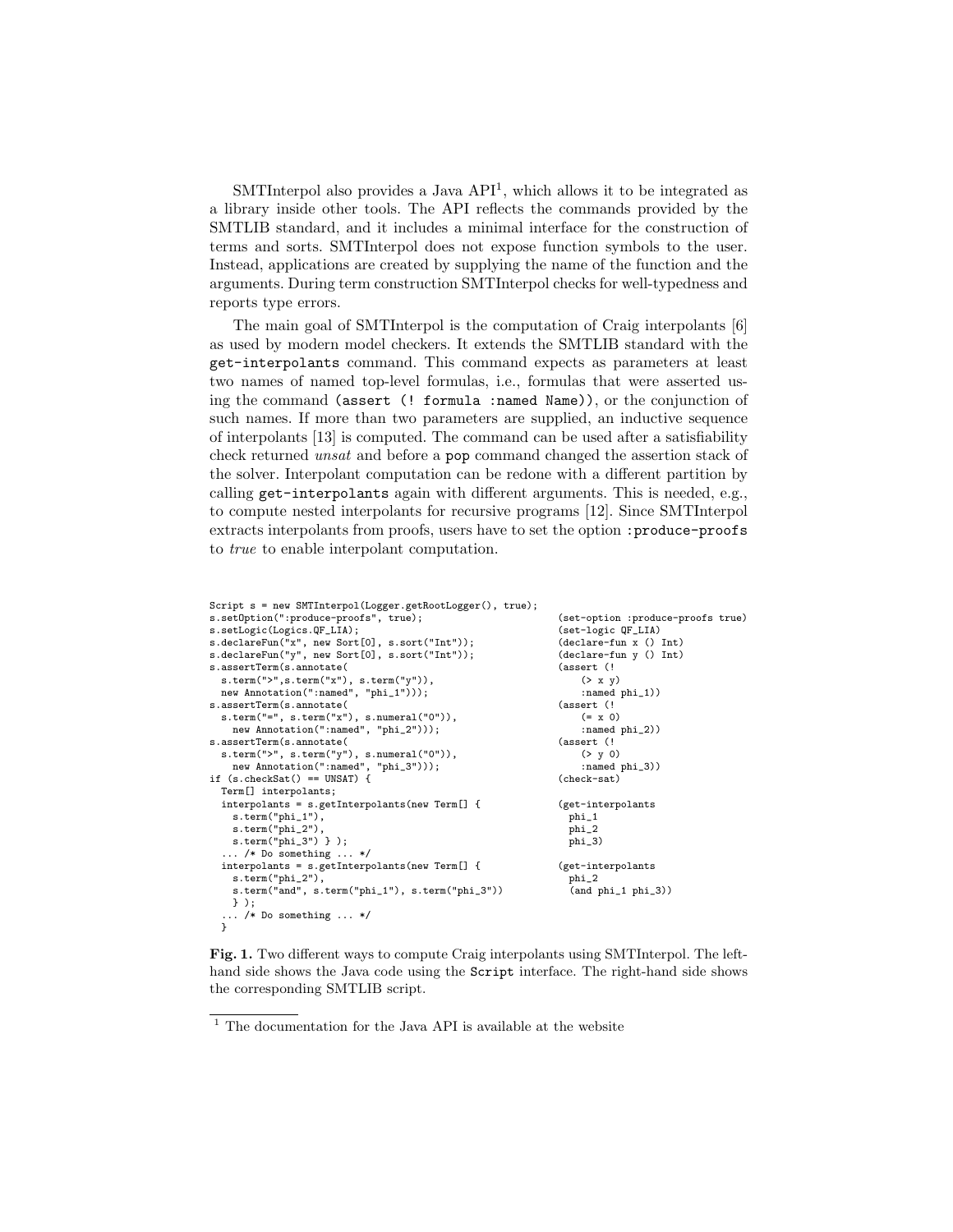Figure [1](#page-2-1) shows how to compute interpolants with SMTInterpol. The lefthand side of the figure shows the API usage and the right-hand side shows the corresponding SMTLIB 2 commands. The example asserts the formula  $x >$  $y \wedge x = 0 \wedge y > 0$ , checks satisfiability, computes an inductive sequence of interpolants between the individual conjuncts, and an interpolant between  $x = 0$ and  $x > y \wedge y > 0$ .

### 4 Interpolation for SMTLIB Logics

SMTInterpol produces interpolants for the logics QF UF, QF LRA, QF UFLRA, QF LIA, and QF UFLIA. Since the integer logics defined in the SMTLIB standard are not closed under interpolation, SMTInterpol extends these logics with the division and modulo operators with constant divisor. With these two additional operators it is possible to express the floor and ceil operators used in other interpolation algorithms [\[11\]](#page-4-3).

The interpolation procedure for mixed literals (literals containing symbols of more than one interpolation blocks) is loosely based on the method of Yorsh et al [\[17\]](#page-4-16). The basic idea of the approach used in SMTInterpol is to virtually purify each mixed literal using an auxiliary variable, to restrict the places where the variable may occur in the partial interpolants, and to use special resolution rules to eliminate the variable when the mixed literal is used as a pivot. In essence, for convex theories, this approach can be seen as a lazy version of the method of Yorsh et al. The approach also works for non-convex theories using disjunctions in the interpolants. The technical details are yet to be published and out of the scope of this paper.

#### <span id="page-3-0"></span>5 Experiments

SMTInterpol participated in the SMT competition [\[1\]](#page-4-2) 2011, the annual competition for SMT solvers. While SMTInterpol is not yet as good as the stateof-the-art solvers Z3 and MathSAT, it can still solve most of the problems in the competition. We compared the interpolation engine in SMTInterpol to Math-SAT [\[11\]](#page-4-3) and interpolating Z3 on a set of benchmarks provided by McMillan [\[14\]](#page-4-6). The original benchmark set was converted to SMTLIB 2 format. Table [1](#page-4-17) compares the runtime of SMTInterpol, MathSAT, and iZ3 on a standard laptop. For SMTInterpol we distinguish between the time for solving and the time for interpolation. While SMTInterpol is not as fast as the other two solvers, it can produce interpolants for all these problems while MathSAT produces an error on ndisprot 2. The example also shows that computing interpolants is usually much faster than solving, which is consistent with McMillan's observation [\[14\]](#page-4-6).

Additionally, some small benchmarks for the interpolation of reals, integers, and uninterpreted functions are published at the website of SMTInterpol. Math-SAT, Princess, and OpenSMT fail on most of these benchmarks, interpolating Z3 fails on linear real arithmetic benchmarks, while SMTInterpol is able to produce interpolants for all of them.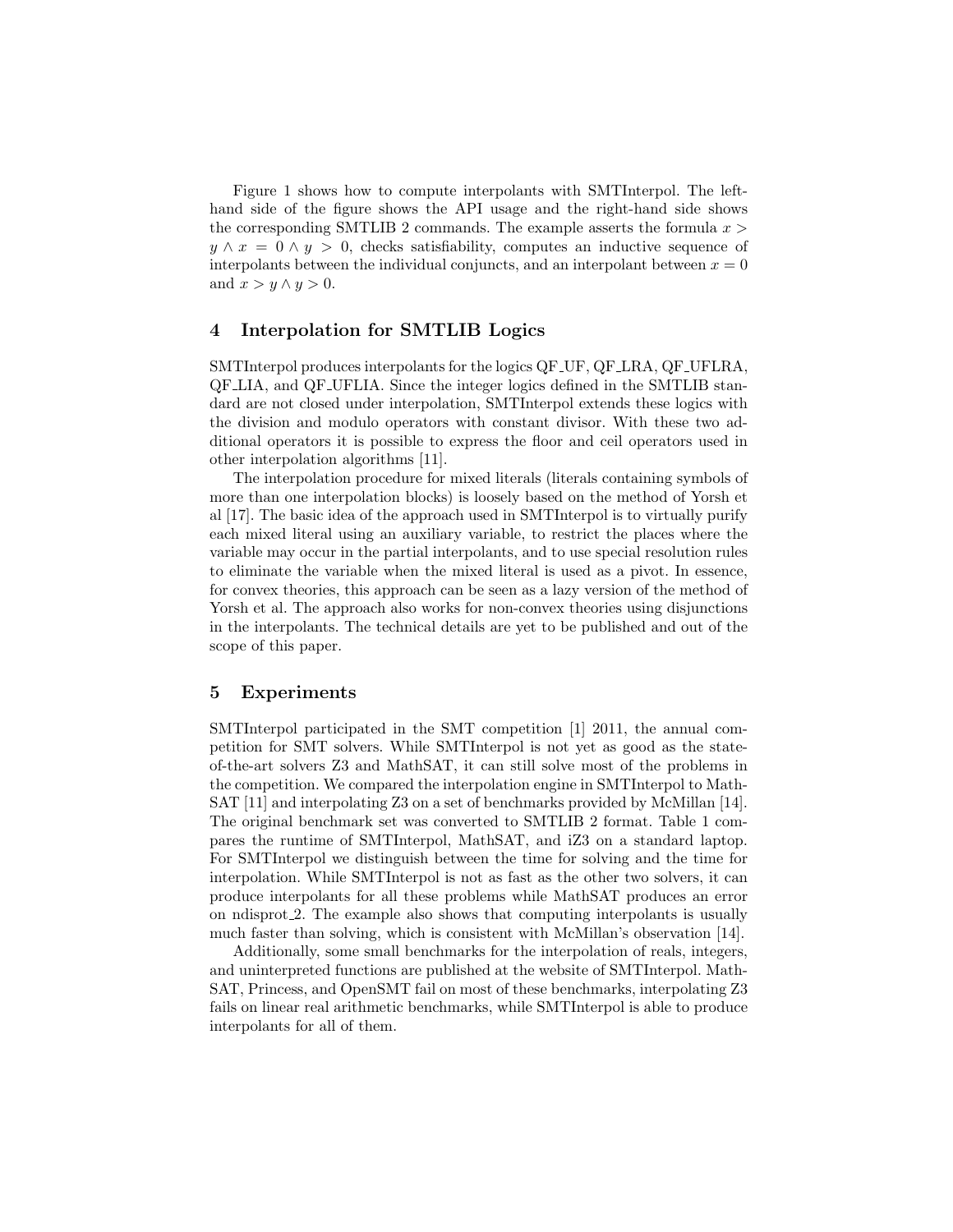|                       | SMTInterpol        |                   | MathSAT              | iZ3      |
|-----------------------|--------------------|-------------------|----------------------|----------|
|                       |                    | Solving Interpol. |                      |          |
| $fdc_1$               | $28.61$ s          | $0.13$ s          | $17.53$ s            | 4.79 s   |
| fdc $2$               | 34.26 s            | $0.11$ s          | $14.01$ s            | $3.72$ s |
| $fdc_3$               | 34.87 s            | 0.10 s            | $15.53 \text{ s}$    | $4.28$ s |
| mouserA <sub>-1</sub> | $2.63$ s           | $0.04$ s          | $0.54$ s             | $0.16$ s |
| $mouser A_2$          | $2.97 \mathrm{s}$  | $0.02$ s          | $0.92$ s             | $0.27$ s |
| $mouserA_3$           | 4.89 s             | $0.02$ s          | 0.79 s               | $0.28$ s |
| $mouser B-1$          | $105.33 \text{ s}$ | $0.15$ s          | $104.58$ s $12.20$ s |          |
| $mouserB_2$           | 92.28 s            | $0.08$ s          | $59.41$ s 16.63 s    |          |
| $mouser B_3$          | $103.32 \text{ s}$ | $0.20$ s          | 64.35 s 17.68 s      |          |
| $ndisprot_1$          | $5.75$ s           | $0.20$ s          | $1.34 \mathrm{s}$    | $0.50$ s |
| $ndisprot_2$          | $29.84\text{ s}$   | $2.72$ s          | error                | $6.68$ s |
| serial_1              | $32.03$ s          | $0.01$ s          | $7.41$ s             | $3.72$ s |
| serial_2              | $27.23$ s          | $0.02$ s          | $6.41$ s             | $2.47$ s |
| $wmm_1$               | $1.45$ s           | $0.03$ s          | $0.26$ s             | $0.21$ s |

|               | SMT-     | Math-      |       |
|---------------|----------|------------|-------|
|               | Interpol | <b>SAT</b> | iZ3   |
| uf001         | ok       | ok         | ok    |
| $\mu$ f $002$ | ok       | ok         | ok    |
| lia001        | ok       | error      | ok    |
| uflia001      | ok       | error      | ok    |
| uflia002      | ok       | error      | ok    |
| uflia003      | ok       | error      | ok    |
| uflia004      | ok       | error      | ok    |
| uffra001      | ok       | error      | error |
| uffra002      | ok       | error      | error |
| ufira003      | ok       | error      | error |
|               |          |            |       |

<span id="page-4-17"></span>Table 1. Comparison between SMTInterpol, MathSAT, and interpolating Z3 (iZ3) on the benchmark suite from McMillan [\[14\]](#page-4-6), and some small benchmarks.

#### References

- <span id="page-4-2"></span>1. Barrett, C., de Moura, L., Stump, A.: SMT-COMP. In: CAV (2005)
- <span id="page-4-7"></span><span id="page-4-5"></span>2. Barrett, C., Stump, A., Tinelli, C.: The SMT-LIB Standard: 2.0. In: SMT (2010) 3. Brillout, A., Kroening, D., Rümmer, P., Wahl, T.: An interpolating sequent calcu-
- lus for quantifier-free Presburger arithmetic. In: IJCAR. pp. 384–399 (2010) 4. Bruttomesso, R., Pek, E., Sharygina, N., Tsitovich, A.: The OpenSMT solver. In:
- <span id="page-4-4"></span>TACAS. pp. 150–153 (2010)
- <span id="page-4-14"></span>5. Cok, D.R.: jSMTLIB: Tutorial, validation and adapter tools for smt-libv2. In: NASA Formal Methods. pp. 480–486 (2011)
- <span id="page-4-15"></span>6. Craig, W.: Three uses of the Herbrand-Gentzen theorem in relating model theory and proof theory. J. Symb. Log. 22(3), 269–285 (1957)
- <span id="page-4-10"></span>7. Detlefs, D., Nelson, G., Saxe, J.B.: Simplify: a theorem prover for program checking. J. ACM 52(3), 365–473 (2005)
- <span id="page-4-12"></span>8. Dillig, I., Dillig, T., Aiken, A.: Cuts from proofs: A complete and practical technique for solving linear inequalities over integers. In: CAV. pp. 233–247 (2009)
- <span id="page-4-11"></span>9. Dutertre, B., de Moura, L.: A fast linear-arithmetic solver for DPLL(T). In: CAV. pp. 81–94 (2006)
- <span id="page-4-9"></span>10. Ganzinger, H., Hagen, G., Nieuwenhuis, R., Oliveras, A., Tinelli, C.: DPLL(T): Fast decision procedures. In: CAV. pp. 175–188 (2004)
- <span id="page-4-3"></span>11. Griggio, A., Le, T.T.H., Sebastiani, R.: Efficient interpolant generation in satisfiability modulo linear integer arithmetic. In: TACAS. pp. 143–157 (2011)
- <span id="page-4-1"></span>12. Heizmann, M., Hoenicke, J., Podelski, A.: Nested interpolants. In: POPL (2010)
- <span id="page-4-0"></span>13. McMillan, K.L.: Lazy abstraction with interpolants. In: CAV. pp. 123–136 (2006)
- <span id="page-4-6"></span>14. McMillan, K.L.: Interpolants from Z3 proofs. In: FMCAD (2012)
- <span id="page-4-13"></span>15. de Moura, L., Bjørner, N.: Model-based theory combination. Electr. Notes Theor. Comput. Sci. 198(2), 37–49 (2008)
- <span id="page-4-8"></span>16. Plaisted, D.A., Greenbaum, S.: A structure-preserving clause form translation. J. Symb. Comput. 2(3), 293–304 (1986)
- <span id="page-4-16"></span>17. Yorsh, G., Musuvathi, M.: A combination method for generating interpolants. In: CADE. pp. 353–368 (2005)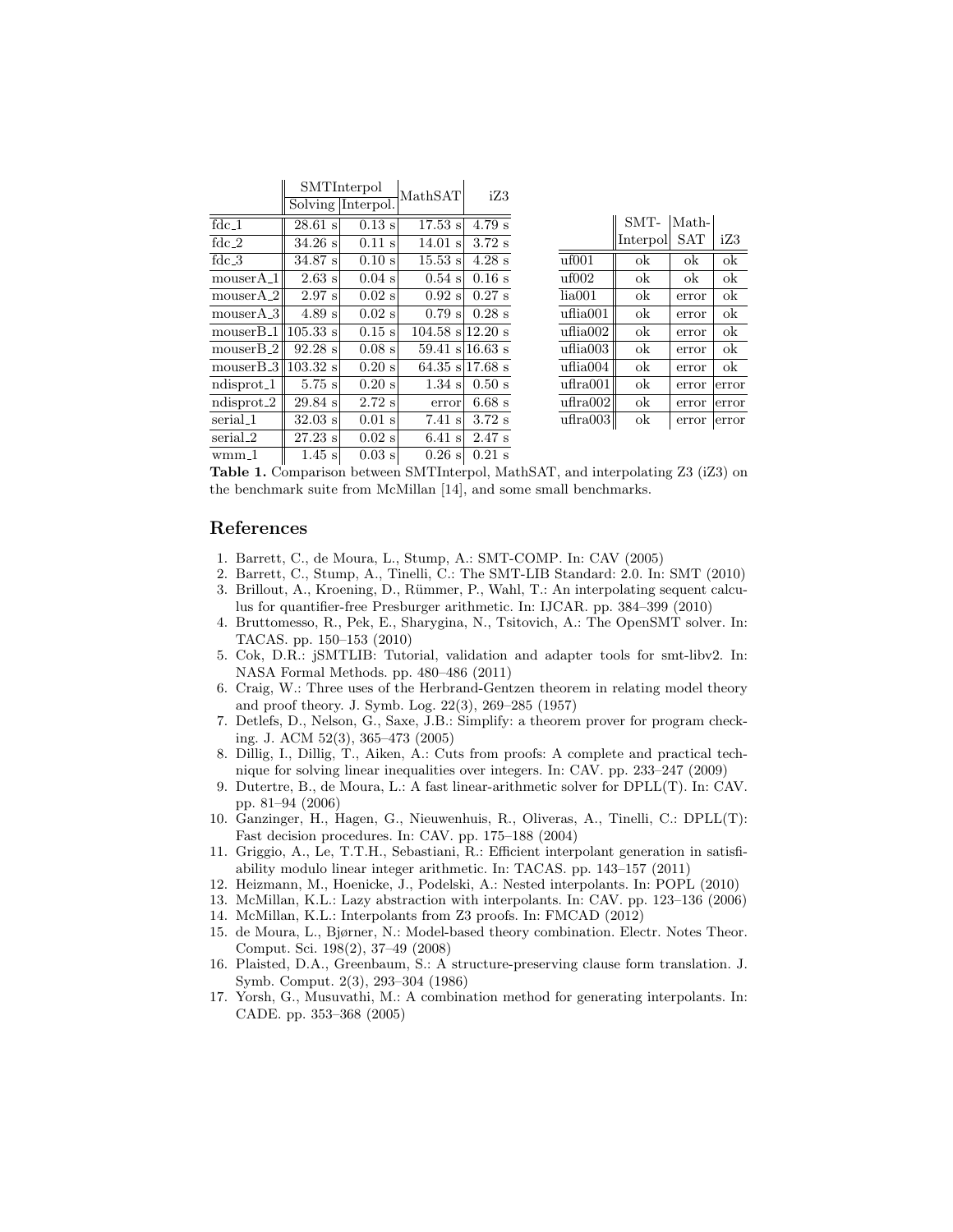# A Tool Presentation

We start with a short introductory talk that explains the basic concepts, namely SMT solvers and interpolation. Afterwards, we demonstrate the solver by showing how to compute a series of inductive interpolants that can be used to derive function contracts for McCarthy's 91 function. In this demonstration we will show how to use the textual interface of SMTInterpol to compute interpolants. The script for this demonstration is shown in Figure [2.](#page-5-0) Additionally, we will

```
(set-option :produce-proofs true)
(set-logic QF_UFLIA)
(declare-fun x_1 () Int)
(declare-fun xm1 () Int)
(declare-fun x2 () Int)
(declare-fun res4 () Int)
(declare-fun resm5 () Int)
(declare-fun xm6 () Int)
(declare-fun x7 () Int)
(declare-fun res9 () Int)
(declare-fun resm10 () Int)
(declare-fun res11 () Int)
(assert (! (<= x_1 100) :named IP_0))
(\text{assert } (! (= \text{xm1 } (+ \text{x}_1 11)) : \text{named IP}_1))(assert (! (= x2 xm1) :named IP_2))
(assert (! (> x2 100) :named IP_3))
(assert (! (= res4 (- x2 10)) :named IP_4))
(assert (! (= resm5 res4) :named IP_5))
(\text{assert }(! (= \text{xm6 } \text{resm5}) : \text{named IP}_6))(\text{assert } (! (= x7 xm6) : \text{named IP}_7))(assert (! (> x7 100) :named IP_8))
(assert (! (= res9 (- x7 10)) :named IP_9))
(assert (! (= resm10 res9) :named IP_10))
(assert (! (= res11 resm10) :named IP_11))
(assert (! (and (<= x_1 101) (distinct res11 91)) :named IP_12))
(check-sat)
(get-interpolants IP_0 IP_1 (and IP_2 IP_3 IP_4 IP_5) IP_6
                   (and IP_7 IP_8 IP_9 IP_10) IP_11 IP_12)
(get-interpolants IP_3 IP_4
  (and IP_0 IP_1 IP_2 IP_5 IP_6
                         IP_7 IP_8 IP_9 IP_10 IP_11 IP_12))
(get-interpolants IP_8 IP_9
  (and IP_0 IP_1 IP_2 IP_3 IP_4 IP_5 IP_6
                         IP_7 IP_10 IP_11 IP_12))
(exit)
```
<span id="page-5-0"></span>Fig. 2. Interpolation Example 1 for the tool demonstration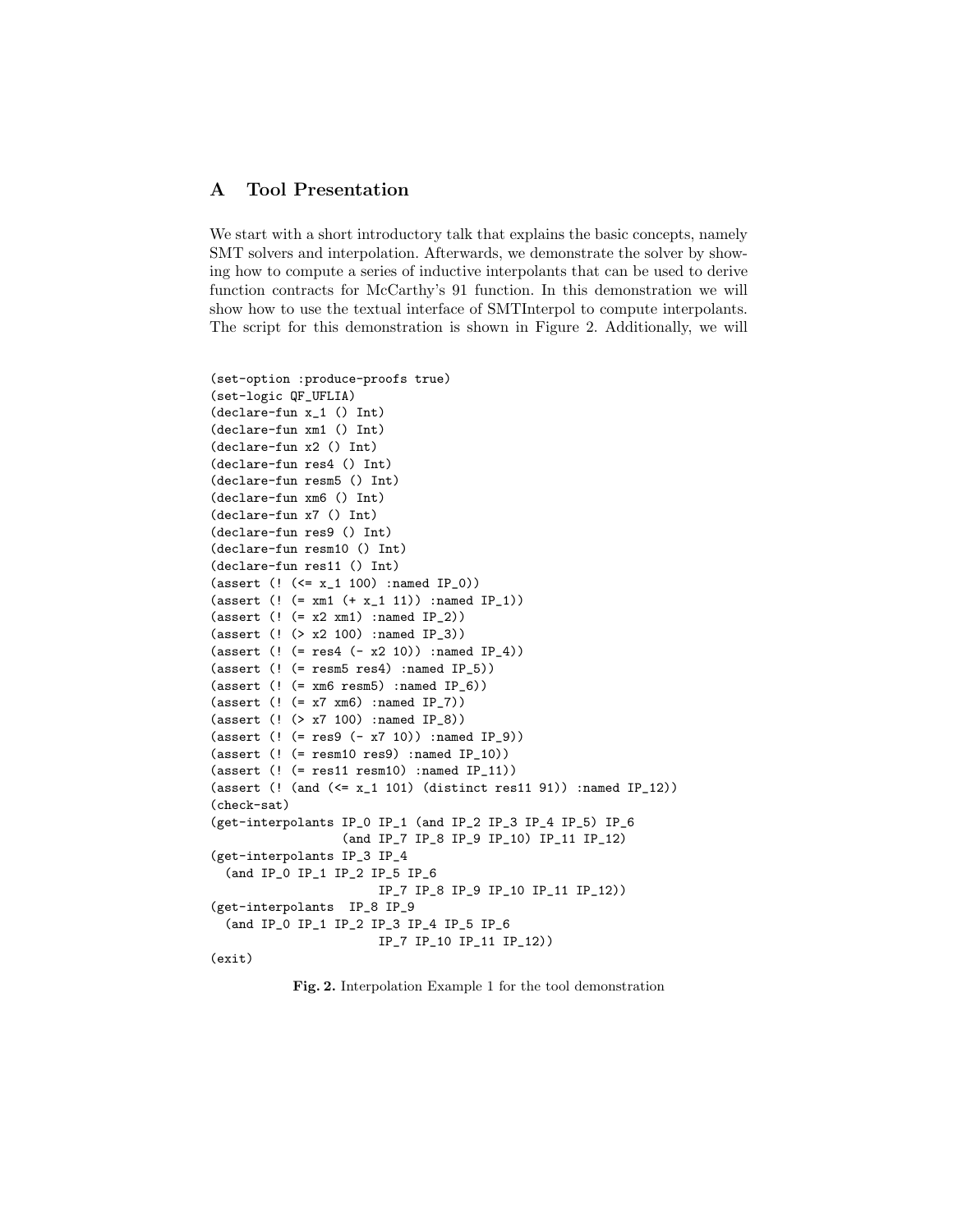show how to compute interpolants for the QF UFLIA problem

$$
(2 * x = y \land f(x) = 1, 2 * z = y \land f(z) = 0).
$$

The script for this demonstration is shown in Figure [3](#page-6-0)

```
(set-option :produce-proofs true)
(set-logic QF_UFLIA)
(declare-fun x () Int)
(declare-fun y () Int)
(declare-fun z () Int)
(declare-fun f (Int) Int)
(assert (! (and (=(* 2 x) y) (= (f x) 1)) :named a1))
(assert (! (and (=(* 2 z) y) (= (f z) 0)) :named a2))
(check-sat)
(get-interpolants a1 a2)
(exit)
```
<span id="page-6-0"></span>

Finally, we will show a short example that uses the Java API to interact with the solver. This example will also compute interpolants for the previous example. The source code of this presentation is shown in Listing [1.1.](#page-7-0)